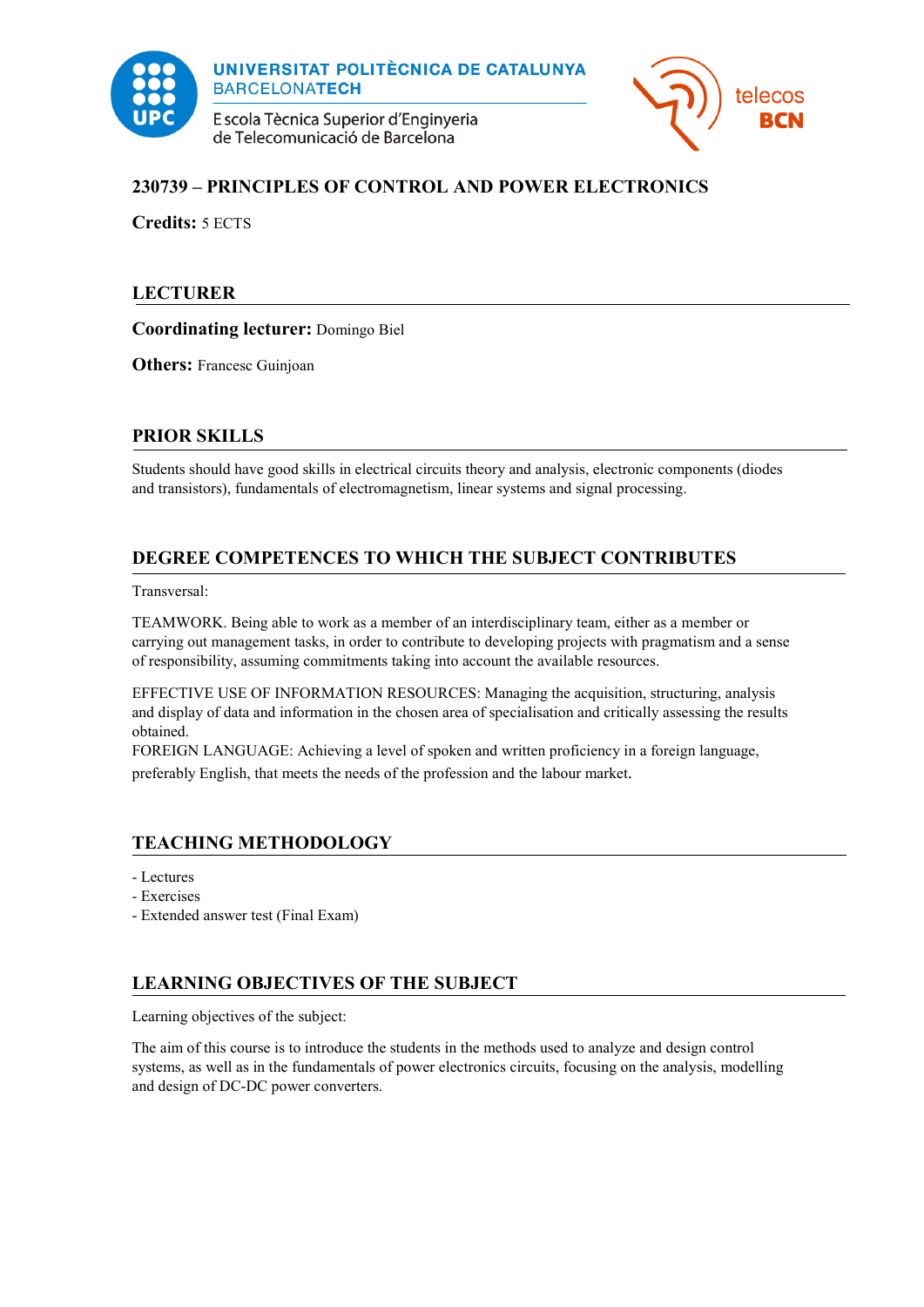

E scola Tècnica Superior d'Enginyeria de Telecomunicació de Barcelona



Learning results of the subject:

- Understand and apply linear control theory in nonlinear and linear systems and know the operating principle of power converters and know. Synthesize, analyze and dynamically model energy processing circuits.

# **STUDY LOAD**

Hours large group: 39

Hours small group: 0

Hours self study: 86

## **CONTENTS**

### **1. Introduction to control systems**

Description:

- Control goals in a feedback system

- Continuous-time control vs discrete-time control

Full-or-part-time: 4h Theory classes: 2h Self study: 2h

### **2. System's modelling**

Description:

- State space models
- Linear systems. Time response and frequency response of LTI systems.
- Linearization of nonlinear systems
- Block diagram transformation

Full-or-part-time: 29h Theory classes: 9h Self study: 20h

### **3. Stability of control systems**

- Description:
- Internal and BIBO stability in LTI systems
- The Routh criterion
- Nyquist stability criterion
- Gain and phase margins

Full-or-part-time: 22h Theory classes: 7h Self study: 15h

### **4. Design of control systems**

Description:

- Internal model principle
- Phase-lead compensator
- Phase-lag compensator
- PID controller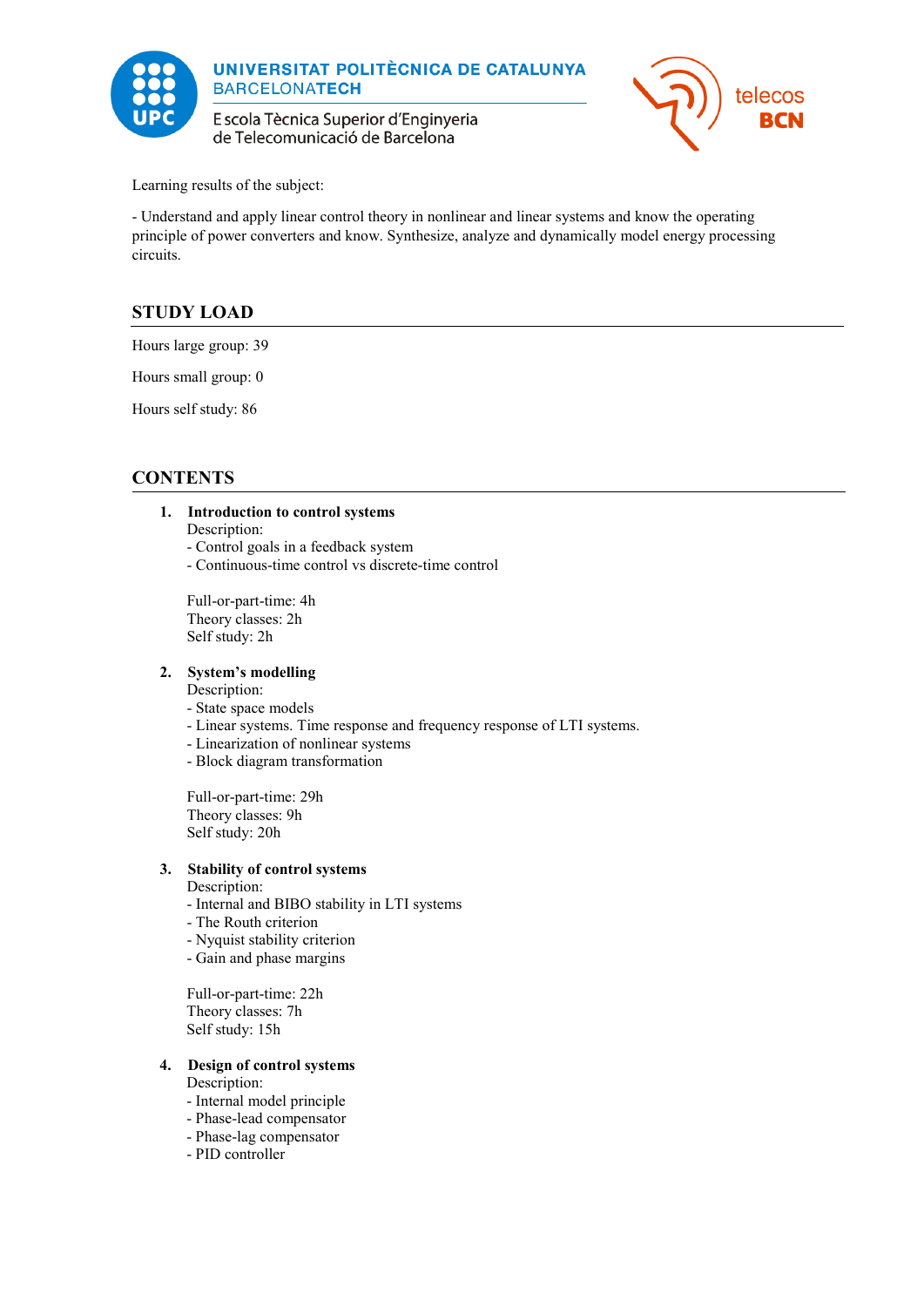



E scola Tècnica Superior d'Enginyeria de Telecomunicació de Barcelona

Full-or-part-time: 21h Theory classes: 6h Self study: 15h

#### **5. Introduction to power electronics**

Description:

- Power conversion chain

- Control requirements in power electronics

Full-or-part-time: 2h Theory classes: 1h Self study: 1h

#### **6. Synthesis of power electronic circuits**

#### Description:

- Connection rules. Examples with SPDT switches
- Switch implementation fundamentals
- Elemental switching DC-DC voltage converters

Full-or-part-time: 7h Theory classes: 2h Self study: 5h

### **7. Steady-state analysis and sizing of DC-DC switching converters**

Description:

- Fundamentals of steady-state analysis
- Design-oriented analysis of a boost converter
- Other switching converter topologies

Full-or-part-time: 20h Theory classes: 6h Self study: 14h

#### **8. Converters dynamic modelling**

Description:

- Converter modelling: state equations
- Bilinear switched model
- State-space averaged model
- Steady-state and transfer functions

Full-or-part-time: 20h Theory classes: 6h Self study: 14h

### **GRADING SYSTEM**

Students are graded by delivering proposed exercises to be done at home and by a final exam. The final mark (FM) is given by the expression FM =  $30\%$  \* D +  $70\%$  \* FE, where D is the mark for the deliverables and FE is the mark obtained in the final exam.